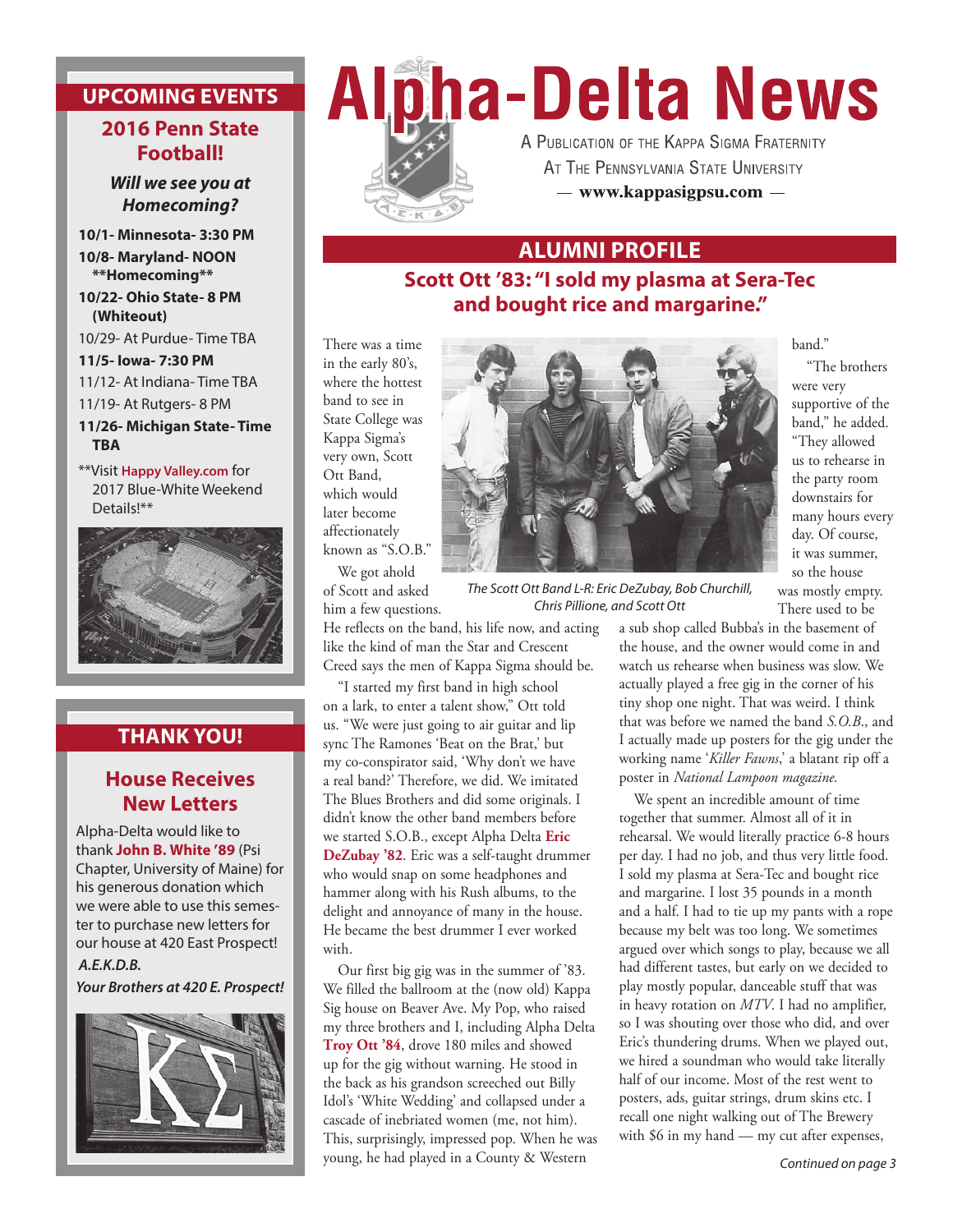## **UNDERGRADUATE PRESIDENT'S MESSAGE**

*By Brandon Fello*

The actives of the Alpha Delta chapter of the Kappa Sigma Fraternity enjoyed a tremendous start to the fall 2016 semester and it promises to be one of our best to date. Our efforts to make waves in rush, scholarship,



of doing joint philanthropy efforts partnered with new sororities. More information on those events will be available in the coming weeks. Additionally,

we are in the beginning stages of the

community service/philanthropy, ritual, and other aspects continues to resonate within our solid foundation of brotherhood, which will propel us to the top of the fraternal world both at Penn State and in Kappa Sigma.

At the beginning of every semester, fall in particular, Alpha Delta aims all of its efforts toward rush. Brother Dalton Kramer, Head Rush Chairman, lead the effort to ensure that our colors never fade for want of wearers. With his dedication Alpha Delta boasted a high percentage of brothers at every single rush event, and as a result more and more potential new members became infatuated with the strong sense of brotherhood and morality that binds our chapter together. Events such as zone day, a Sunday barbeque/ whiffle-ball game, cigar night, and formal dinner were a huge success, and with the closing of the rush period, we are confident that the fall 2016 pledge class will exceed expectations, as we prepare to pledge upwards of 30 young men.

With the life blood of Alpha Delta secured, our brotherhood will shift focus to those things that make our chapter excel far past the standard. Diligence toward our studies of both school work and the ritual top our list of priorities. However, Alpha Delta also puts community service and philanthropy at the focal point of our chapter. Community service chairman Adam Bortner has several events planned for the chapter, including; a trip to the local animal shelter PAWs and multiple Clearwater day of service events throughout the semester. Alpha Delta also participated in the inaugural "Kappa Sigma Campus First Responders Day," on September 11. A small group of brothers brought a free lunch to the Alpha Fire Co. in downtown State College in order to honor the service that they do and the men and women who have given their time, effort, and lives to keep us safe. Alpha Delta's attention to philanthropy is also important as we are in the process

annual Greek Sing show. This year we are partnered with the brothers of Delta Kappa Epsilon (DKE) and the sisters of Alpha Delta Pi (ADPi). The theme of the show is "Pocahontas," and promises to be a fantastic performance. With so much going on around our chapter, and the Penn State community in general this time of year, we would still like to encourage any and all alumni to visit the chapter house at 420 East Prospect at any time. The current actives would love to meet more of our great alumni and enjoy the weekend tailgating and football together. As for now, our brothers will continue to work diligently to ensure that we succeed far beyond expectations this semester and an alumni presence is also welcome. More information and updates on our semester are soon to follow, thank you brothers.

A.E.K.D.B. Brandon Fello, President.

# **ALUMNI UPDATES**

## **Kappa Sigs Take Flight!** *Now that's How We Army Guys Fly!*

"I was Ed Gorkes' little brother. The line ended with me in that I never had the opportunity to be someone's Big Brother. I did however get to be the Pledge Master for quite a few pledges- a position I enjoyed filling.

One of the interesting memories took place when Ed, wanting to build some flying hours, took three of us out for a flight in a small prop plane from the Penn State airport. We flew some place to get some food and flew back.

Only one problem.

The sun was setting, getting a little dark, just enough to make shades of gray hard to see – especially if you're color blind. We all survived but not without a bit of a bumpy landing. Afterward, Ed calmly stated he could not really see the approach lights or the runway. Now that is how we Army guys fly!"

A.E.K.D.B.



**Richard Armstrong (aka Wally) 1981** civil engineering

\*Currently the Senior Vice President Prestige Building Company, LLC a general contracting company serving the multi-family market currently licensed in 12 states plus USVI.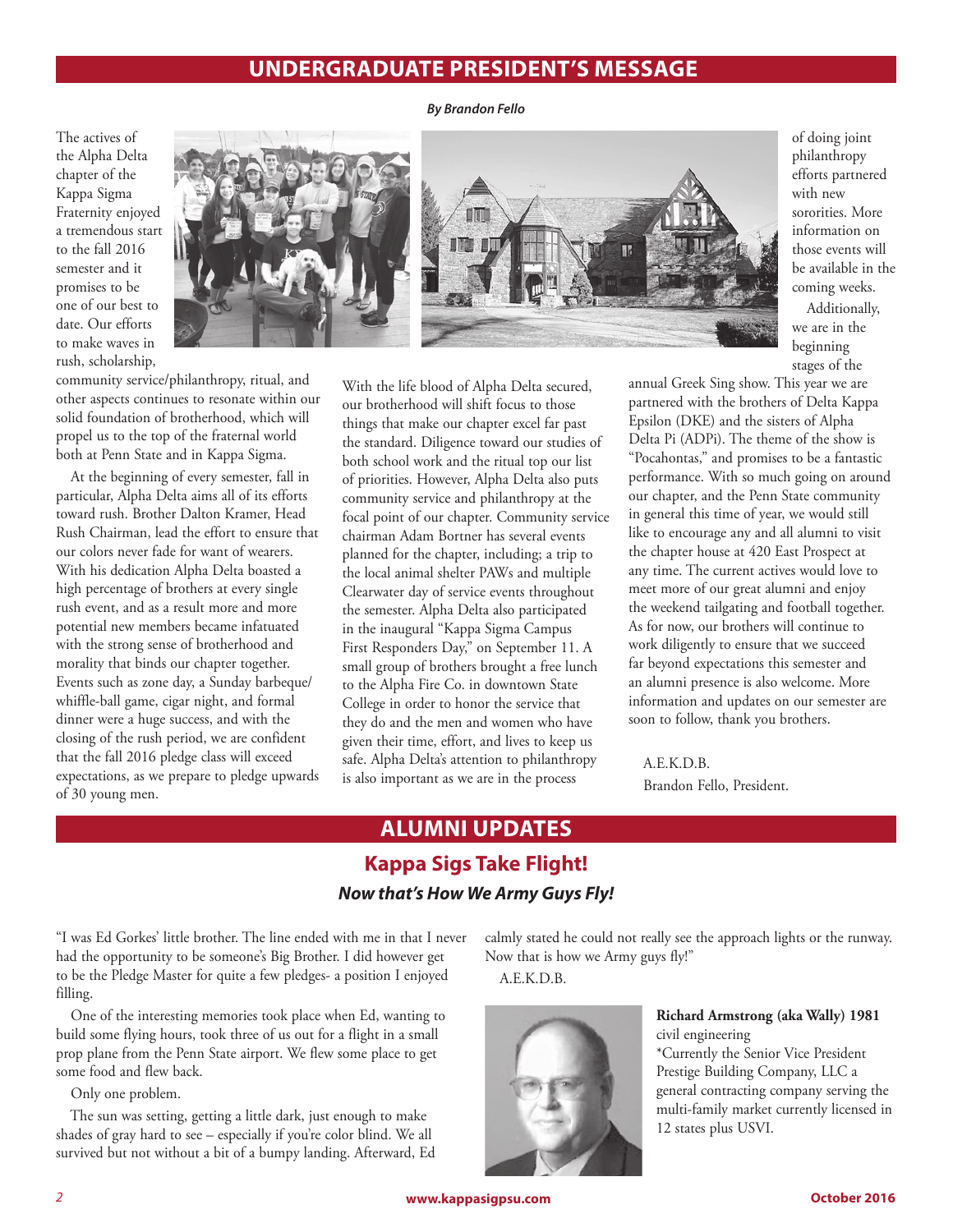## **ALUMNI PROFILE**

## **Scott Ott and S.O.B.**

#### *–continued from page 3*

and thinking, wow, I'm a professional musician.

I've often told people, 'I had no talent. I sang.' However, I did play a harmonica solo on The Romantics' 'What I like about you.' Because I had no talent, they put me in charge of sales and promotions, so I made posters and ads and tried to convince bar owners to let us play on the nights when nobody goes to the bars. We got some Tuesday night gigs."

The gig at Kappa Sig that summer was my favorite," recalls Ott. "It was a large room, and we packed it. Playing on the HUB lawn was great too.

These days, *S.O.B.* is on hiatus.

"I sing at the top of my lungs in church on Sundays," says Ott. "Over the years, I've been blessed with the opportunity to do solos in church productions. I've also performed with piano, and even a cappella before groups of senior citizens, doing the songs I learned from my pop, and his 78 RPM collection. While my daughter once told me she wanted me to sing Billy Idol's big hit at her wedding, I mercifully managed to escape that sordid spectacle.

I'm married to Stephanie and we have two boys and two girls ranging in age from 17



to 27 years. We live North of Dallas, Texas, and love it here. Over the years, I have served as a pastor, church planter, Christian camp director and Bible teacher. Things got very different after Jesus saved me at age 28, and I'm eternally grateful for that.

I even worked for the company that helps Alpha Delta communicate with alums a few years back. For the past eight years, I've been creating online video commentary and humor shows for a Los Angeles company. It just went out of business, but I still create videos with some of my colleagues on a subscription-based website (**BillWhittle.com**), and I'm seeking my next full-time gig. Just for fun, I do a

weekly live video show on YouTube and Facebook LIVE, as well as a podcast on iTunes and wherever podcasts are heard. (**ScottOtt.tv**)

I suppose Kappa Sig helped to prepare me by forcing me into awkward situations where I had to think, speak and lead. It also showed me how important it is to have my life anchored in God's word. You can't even become a brother without confessing that you believe the Bible, and revere its teachings. In addition, of course, our creed exhorts us to be 'above all else, one who walks in the light of God.

I heard from Bob Churchill, our lead guitarist, a few years ago, and he was in

retail management. Eric DeZubay went on to super-stardom as a TV meteorologist, but he still deigns to chat with me online. A few years ago, he produced a CD of *S.O.B.'s* HUB lawn gig, and dubbed in audience sound from a 10cc live album. It holds up pretty well. A reunion would be fun, but the memories are better."

As for his advice, Scott offers these simple suggestions, "Put down the bottle. Get to bed earlier. Go to every class. Ask more questions. Do the work. Befriend others like that, and act like the kind of man the Star & Crescent Creed says you should be.

## **PHOTO FLASHBACK**



*L-R: R. Hayes, K. Hinkle, J. Zelinsky, J. Kennon, M. Irwin, W. Hartenstine, R. Judge, and T. Stuart*